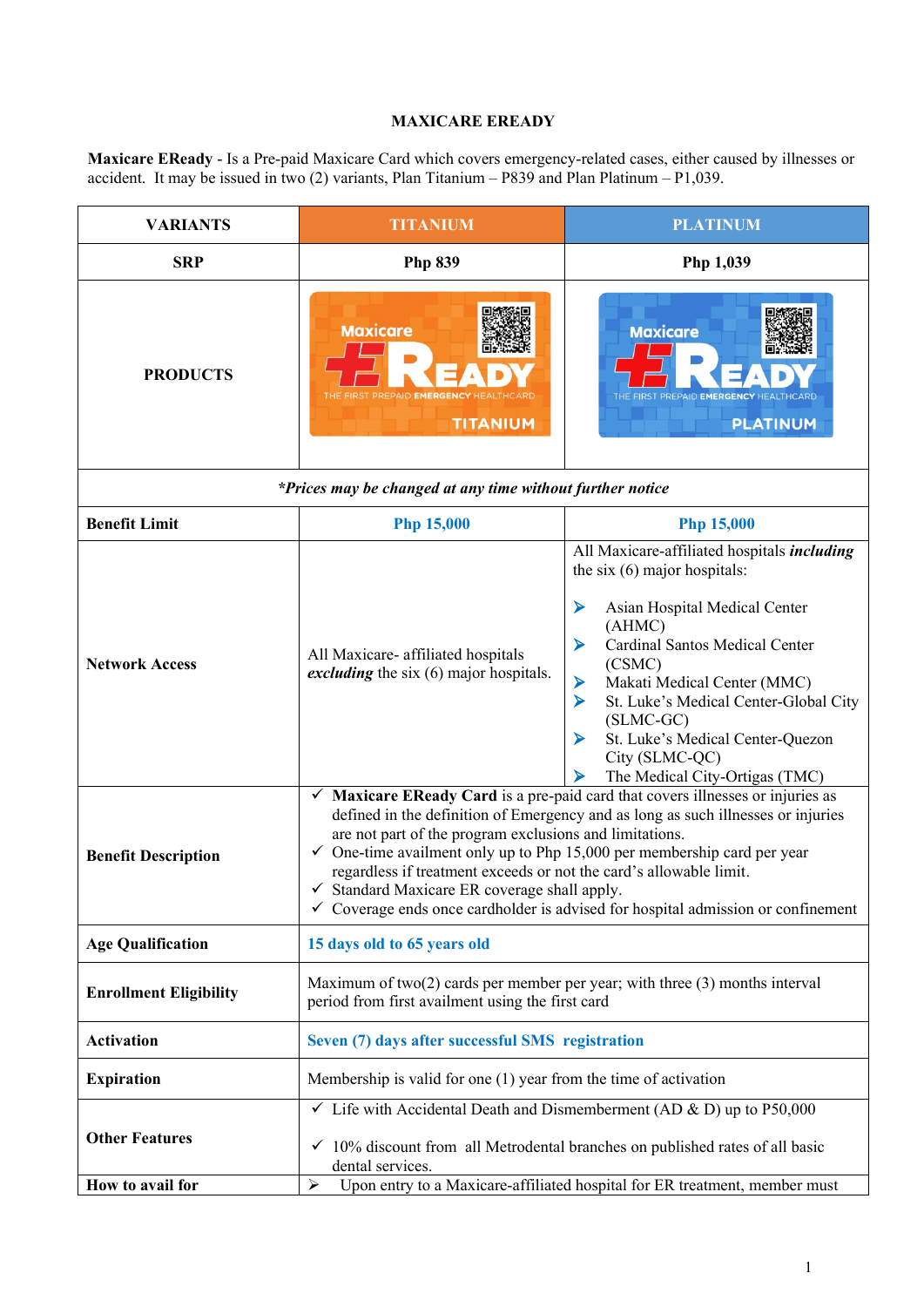| emergencies?                                                | present his/her Maxicare EReady card or e-card together with a valid<br>government/company/school-issued ID.<br>Provider will swipe the Maxicare EReady card or input the card or e-card<br>➤<br>number and policy number specified in the e-card at the POS terminal for the                                                                                                                                                                                                                                                                                                                                                                                                                                                                                                                                                         |  |  |
|-------------------------------------------------------------|---------------------------------------------------------------------------------------------------------------------------------------------------------------------------------------------------------------------------------------------------------------------------------------------------------------------------------------------------------------------------------------------------------------------------------------------------------------------------------------------------------------------------------------------------------------------------------------------------------------------------------------------------------------------------------------------------------------------------------------------------------------------------------------------------------------------------------------|--|--|
|                                                             | release of Letter of Eligibility (LOE).                                                                                                                                                                                                                                                                                                                                                                                                                                                                                                                                                                                                                                                                                                                                                                                               |  |  |
|                                                             | <b>VIA ONLINE</b><br>1. Go to https://memberviewpoint.maxicare.com.ph<br>2. Scratch the card number portion of the card.<br>3. Enter the Policy and Card Number<br>4. Provide the required member details<br>5. Once you have successfully registered, you will receive your Maxicare EReady<br>electronic health card (eCard) through an SMS and email notification.<br><b>VIA SMS</b><br>1. Scratch the card number portion of the card<br>2. Register the Maxicare EReady prepaid card by following the text format:<br>MAXIPREPAID <policy number="">/<card number="">/<first<br>NAME&gt;/<middle initial="">/<last name="">/<suffix>/<birthdate<br>MMDDYYYY&gt;#<gender f="" m="">#<civil status="">/<email> (optional)</email></civil></gender></birthdate<br></suffix></last></middle></first<br></card></policy>              |  |  |
| How to register using the<br><b>Physical Card?</b>          | Ex with email: MAXIPREPAID 123456789012/12345678901234567/JUAN/A/<br>DELA CRUZ/JR/01021990/M/S/juandelacruz@gmail.com<br>Ex without email: MAXIPREPAID<br>123456789012/12345678901234567/JUAN/A/DELA CRUZ/JR/01021990/M/S                                                                                                                                                                                                                                                                                                                                                                                                                                                                                                                                                                                                             |  |  |
|                                                             |                                                                                                                                                                                                                                                                                                                                                                                                                                                                                                                                                                                                                                                                                                                                                                                                                                       |  |  |
|                                                             | Kindly indicate an asterisk (*) for fields not applicable<br>For the card number, please refer to the back portion of your Maxicare<br>a.<br>EReady card<br>b. For the policy number, please refer to the front bottom portion of your<br>Maxicare EReady card<br>c. Examples of suffixes are "JR", "SR", "II", "III", "IV".<br>d. For gender, enter "M" or "m" for male and "F" or "f" for female<br>e. For civil status, enter "S" for Single, "M" for Married, "D" for Divored,<br>"SP" for Single Parent", and "W" for Widow<br>3. Send SMS to 2086 (for Globe users) or 4229 (for Smart users)<br>Member will receive a notification of successful SMS membership enrollment.<br>➤<br>Otherwise, follow the SMS instruction for invalid registration.<br>Please wait for seven (7) days for your membership to be activated<br>➤ |  |  |
| How to register using your                                  | <b>VIA SMS</b>                                                                                                                                                                                                                                                                                                                                                                                                                                                                                                                                                                                                                                                                                                                                                                                                                        |  |  |
| <b>Electronic Voucher and Non</b><br><b>Intrinsic Card?</b> | Register the Reference Number found in the main front cover of<br>1)<br>the card.                                                                                                                                                                                                                                                                                                                                                                                                                                                                                                                                                                                                                                                                                                                                                     |  |  |
|                                                             | Text in the following format:<br>MAXI REG 13 Digit reference number/First Name/Middle Name/<br>Last Name/Extension/Birthdate/Gender/Civil Status/Email                                                                                                                                                                                                                                                                                                                                                                                                                                                                                                                                                                                                                                                                                |  |  |
|                                                             | Ex:<br><b>MAXI</b><br>REG1111111111111/Juan/Beta/Alpha/*/01012000/M/S/juan@gmai<br>l.com                                                                                                                                                                                                                                                                                                                                                                                                                                                                                                                                                                                                                                                                                                                                              |  |  |
|                                                             | Send to 2086 for GLOBE subscribers and 4629 for SMART<br>2)<br>subscribers.                                                                                                                                                                                                                                                                                                                                                                                                                                                                                                                                                                                                                                                                                                                                                           |  |  |
|                                                             | Once you have successfully registered, you will receive your<br>3)<br>Maxicare Prepaid electronic health card (eCard) containing the                                                                                                                                                                                                                                                                                                                                                                                                                                                                                                                                                                                                                                                                                                  |  |  |